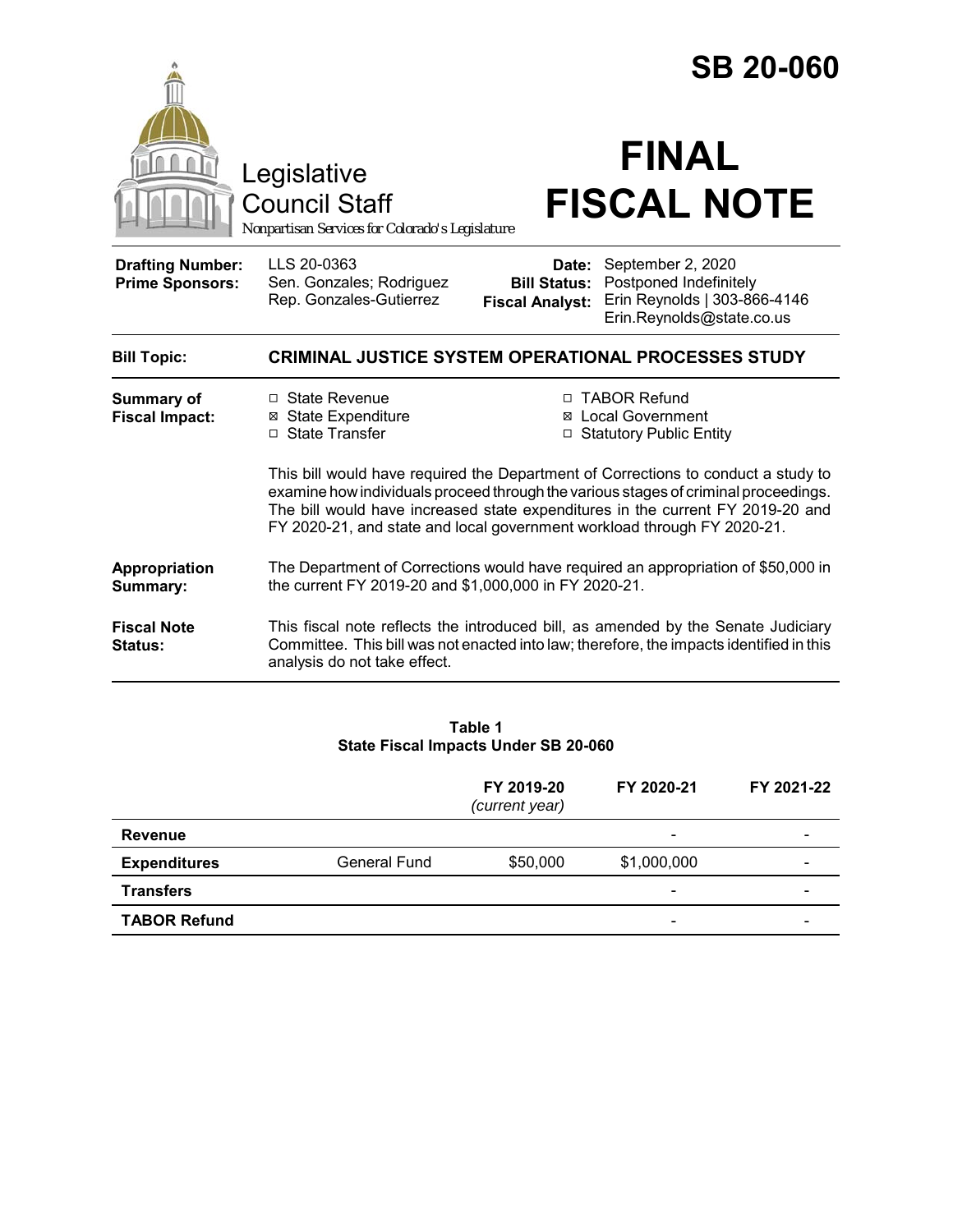September 2, 2020

# **Summary of Legislation**

This bill requires the Department of Corrections (DOC) to conduct a study to examine how individuals proceed through the various stages of criminal proceedings. The study must include, at a minimum:

- an analysis of information technologies, including service-oriented architecture and integrated records databases;
- an organization matrix of processes, personnel structures, and technology structures used in the various stages of criminal proceedings;
- a diagram of criminal proceedings that includes detailed options available at the various stages of criminal proceedings and statistics regarding the frequency at which options are chosen;
- an analysis, using model-based systems engineering, to study various criminal justice structures and processes, including correctional facilities and programs and other criminal justice agencies, to illustrate existing organizational relationships, information systems, and processes, and analyze existing process inefficiencies and opportunities for improving quality and efficiencies;
- recommendations and best practices for creating more efficient operational and technological systems and procedures;
- an analysis of inefficiencies within the various stages of criminal proceedings; and
- an analysis of the types of metrics and information collected and prepared by criminal justice agencies and an examination of the purpose of collecting this information and how it is used.

The study must be limited to the most recent 18-month period for which data are available and sufficient to meet the requirements of this bill. Additionally, the DOC must collaborate with other state and local criminal justice agencies, including the Department of Law, the Judicial Department, and the State Board of Parole, and solicit and consider public comment. Subject to available appropriations, the DOC must issue a request for proposal, and enter into a contract with a consultant to assist with the study by June 30, 2020. The results of this study must be presented to the General Assembly by January 1, 2021. This bill is repealed July 1, 2021.

## **State Expenditures**

This bill is estimated to increase Department of Corrections General Fund expenditures by \$50,000 in the current FY 2019-20 and \$1,000,000 in FY 2020-21. State agency workload will also increase through FY 2020-21. These impacts are discussed below.

**Criminal justice system study—DOC.** The DOC requires \$1,050,000 to implement this bill, including \$50,000 for a consultant to assist in preparing the request for proposal (RFP) and evaluating responses, and \$1,000,000 for the completion of the study and final report. This estimate uses the prison utilization study in House Bill 12-1336 as a baseline, adjusted for a broader scope. This is an estimate only. The actual cost of the study will be determined through the RFP process.

**Study participation by other state agencies**. Workload will increase through FY 2020-21 for state agencies that are part of the criminal justice system to participate in the study, including the DOC, the Department of Law, the Judicial Department, the Office of the State Public Defender, and the Division of Criminal Justice in the Department of Public Safety. It is assumed that this workload increase can be accomplished within existing appropriations. Depending on the outcome of the study and changes to the criminal justice system, future costs or savings may be incurred.